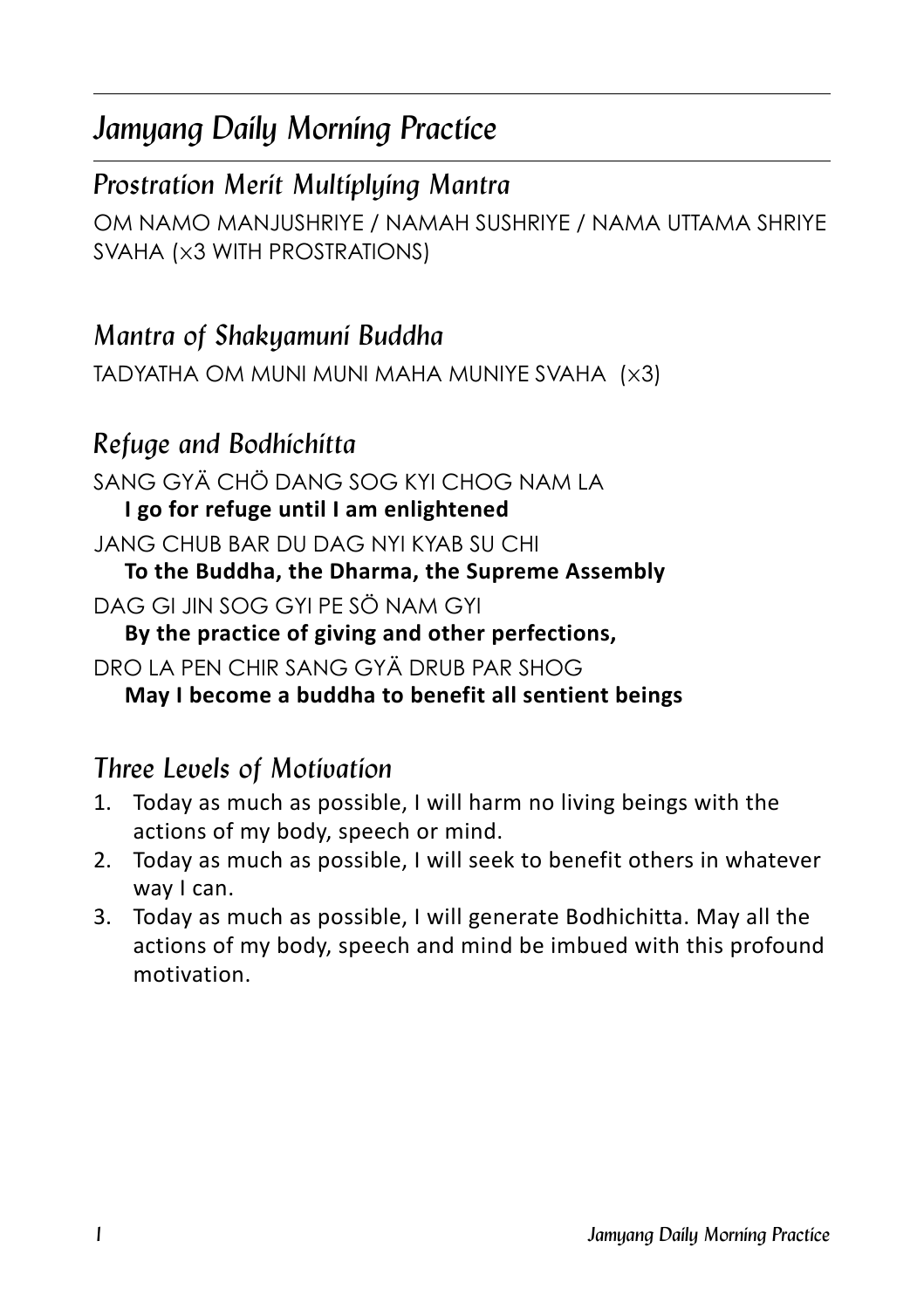# *The Heart of the Perfections of Wisdom Sutra*

I prostrate to the Arya Triple Gem.

Thus did I hear at one time. The Bhagavan was dwelling on Mass of Vultures Mountain in Rajagriha together with a great community of monks and a great community of bodhisattvas.

At that time, the Bhagavan was absorbed in the concentration on the categories of phenomena called "Profound Perception."

Also, at that time, the Bodhisattva Mahasattva Arya Avalokiteshvara looked upon the very practice of the profound perfection of wisdom and beheld those five aggregates also as empty of inherent nature.

Then, through the power of Buddha, the venerable Shariputra said this to the Bodhisattva Mahasattva Arya Avalokiteshvara: "How should any son of the lineage train who wishes to practice the activity of the profound perfection of wisdom?"

He said that, and the Bodhisattva Mahasattva Arya Avalokiteshvara said this to the Venerable Sharadvatiputra. "Shariputra, any son of the lineage or daughter of the lineage who wishes to practice the activity of the profound perfection of wisdom, should look upon it like this, correctly and repeatedly beholding those five aggregates also as empty of inherent nature.

"Form is empty. Emptiness is form. Emptiness is not other than form; form is also not other than emptiness. In the same way, feeling, discrimination, compositional factors, and consciousness are empty.

"Shariputra, likewise, all phenomena are emptiness; without characteristic; unproduced, unceased; stainless, not without stain; not deficient, not fulfilled.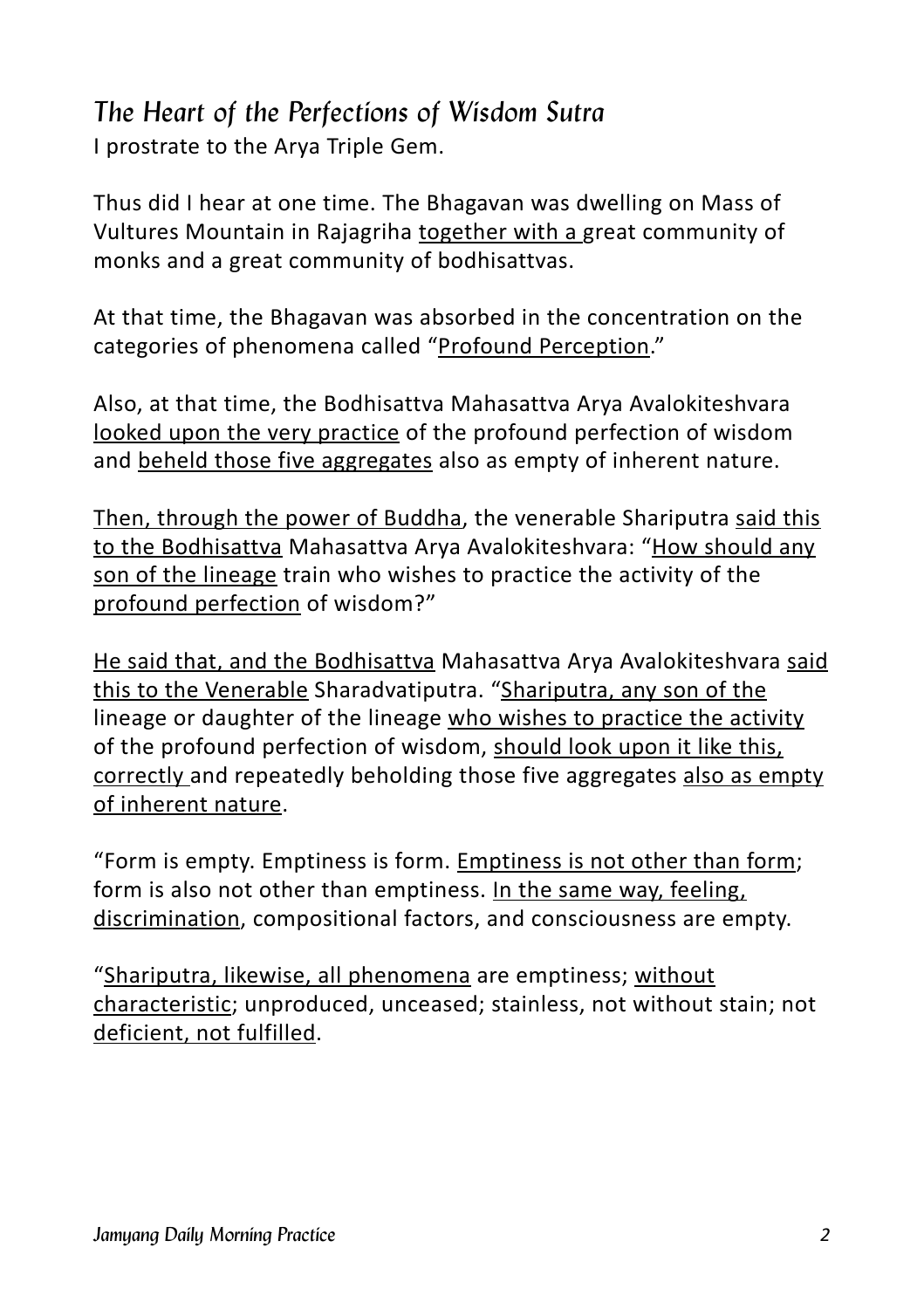"Shariputra, therefore, in emptiness there is no form, no feeling, no discrimination, no compositional factors, no consciousness; no eye, no ear, no nose, no tongue, no body, no mind; no visual form, no sound, no odour, no taste, no object of touch, and no phenomenon. There is no eye element and so on up to and including no mind element and no mental consciousness element. There is no ignorance, no extinction of ignorance, and so on up to and including no ageing and death and no extinction of ageing and death. Similarly, there is no suffering, origination, *cessation, and path; there is no exalted wisdom,* no attainment, and also no non-attainment.

"Shariputra, therefore, because there is no attainment, Bodhisattvas rely on and dwell in the perfection of wisdom, the mind without obscuration and without fear. Having completely passed beyond error, they reach the endpoint of nirvana. All the buddhas who dwell in the three times also manifestly, completely awaken to unsurpassable, perfect, complete enlightenment in reliance on the perfection of wisdom.

Therefore, the mantra of the perfection of wisdom, the mantra of great knowledge, the unsurpassed mantra, the mantra equal to the unequalled, the mantra that thoroughly pacifies all suffering, should be known as truth since it is not false.

The mantra of the perfection of wisdom is declared:

TADYATHA [OM] GATE GATE PARAGATE PARASAMGATE BODHI SVAHA  $(x7)$ 

"Shariputra, the Bodhisattva Mahasattva should train in the profound perfection of wisdom like that."

Then the Bhagavan arose from that concentration and commended the Bodhisattva Mahasattva Arya Avalokiteshvara saying: "Well said, well said, son of the lineage, it is like that. It is like that; one should practise the profound perfection of wisdom just as you have indicated; even the Tathagatas rejoice."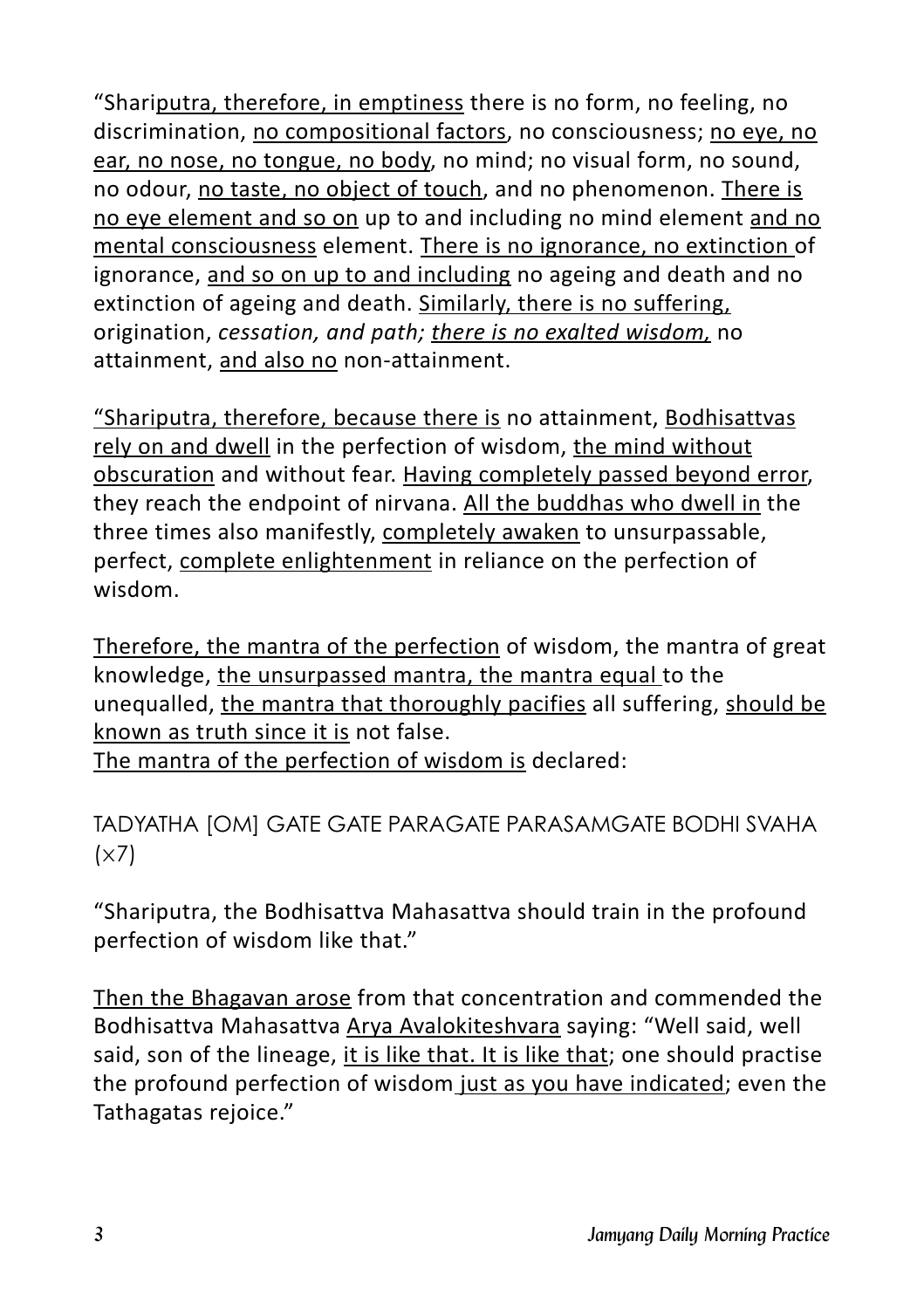The Bhagavan having thus spoken, the venerable Sharadvatiputra, the Bodhisattva Mahasattva Arya Avalokiteshvara, and those surrounding in their entirety along with the world of gods, humans, asuras, and Gandharvas were overjoyed and highly praised that spoken by the Bhagavan.

## *Prayer to the Lion-Face Dakini*

I prostrate to the gathering of dakinis in the three chakras Who abide in the holy yoga of using space. By your powers of clairvoyance and magical emanation, Look after practitioners like a mother her child.

### জঃ শঃ মঃ মঃ হঃ র্স্কঃ বঃ হঃ মঃ মঃ হঃ ਘঃ ধা

AH KA SA MA RA / TSA SHA DA RA / SA MA RA YA PHAT (x21)

# চূড়া জুঁনাটুনাটুমুম্বাট়। মুম্খনাট়। মুট্টুম্বুদ্বা

TADYATHA [OM] GATE GATE PARAGATE PARASAMGATE BODHI SVAHA (×1)

By the teachings of the three supreme jewels possessing the power of truth.

May inner and outer hindrances be transformed (clap  $\times$ 1), may they be dispelled (clap  $\times$ 1), may they be pacified (clap  $\times$ 1), may they be completely pacified.

May all negative forces opposed to Dharma be completely pacified. May the host of eighty-thousands obstacles be pacified.

May we be separated from problems and harmful conditions to Dharma; may all enjoyments be in accord with the Dharma; And may there be auspiciousness and perfect happiness here right now.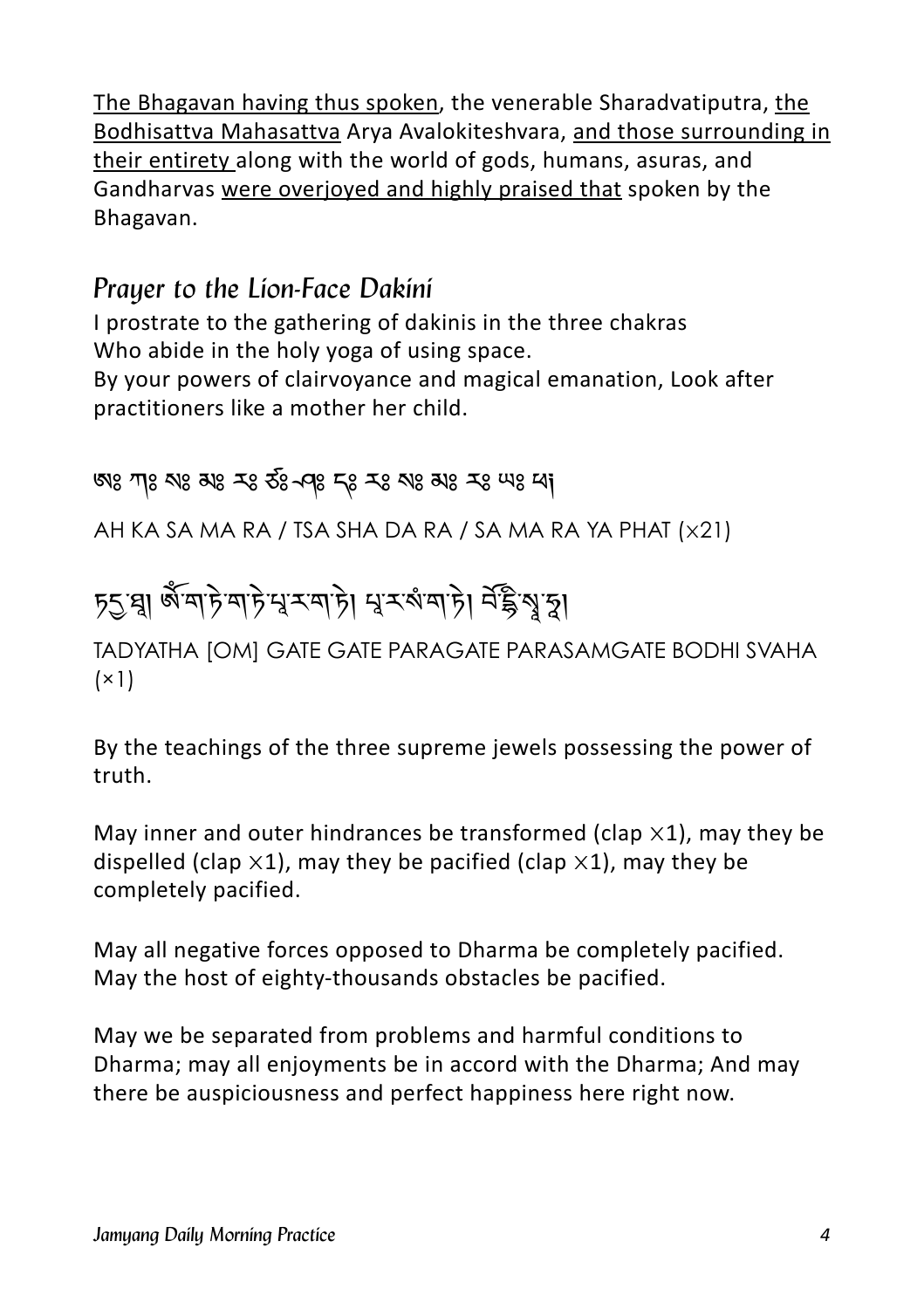## *Long Chenrezig Mantra*

NAMO RATNA TRAYAYA / NAMA ARYA JNANA SAGARA VAIROCHANA VYUHA RAJAYA / TATHAGATAYA / ARHATE / SAMYAKSAM BUDDHAYA / NAMAH SARVA TATHAGATEBHYAH / ARHATBHYAH SAMYAKSAM BUDDHEBHYAH / NAMA ARYA AVALOKITESHVARAYA / BODHISATTVAYA / MAHASATTVAYA / MAHAKARUNIKAYA / \* TADYATHA / OM DHARA DHARA / DHIRI DHIRI / DHURU DHURU / ITTE VATTE / CHALE CHALE / PRACHALE PRACHALE / KUSUME / KUSUME / VARE / ILI MILI / CHITI JVALAM APANAYE SVAHA \* \*Essence Mantra\*

# *Short Chenrezig Mantra*

জঁৰাষ্টশহ্নাষ্ট্ৰ OM MANI PADME HUM (×1 MALA)

### *Homage to Tara*

LHA DANG LHA MIN CHÖ PÄN GYI **Devas and titans bow down**  ZHAB NYI PÄ MO LA TÜ DE **With their crowns at your lotus feet.**  PHONG PA KÜN LÄ DRÖL DZÄ PÄI **I prostrate to the liberating mother,**  DRÖL MA YUM LA CHHAG TSHÄL LO **Who liberates from all misfortunes.** 

*Tara Mantra* জঁদু ব্রাষ্ট্র ব্রাষ্ট্রা OM TARE TUTTARE TURE SVAHA (×1 MALA)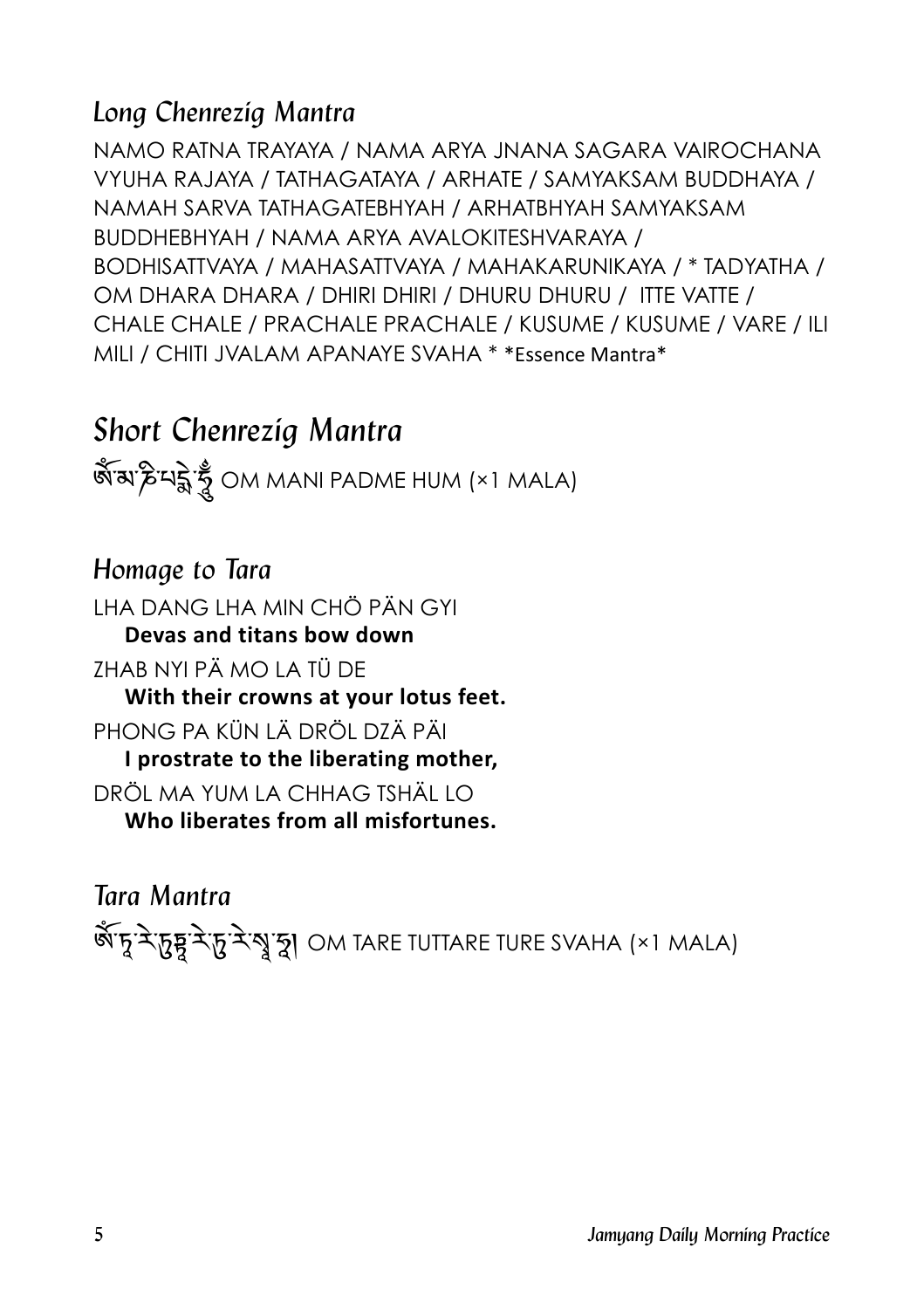### *Praise to Manjushri*

Obeisance to my guru and protector, Manjushri,

Who holds to his heart a scriptural text symbolic of his seeing all things as they are;

Whose understanding shines forth as the sun, unclouded by defilements or traces of ignorance;

Who teaches in sixty ways, with the patient love of a father for his only child, all creatures caught in the prison of samsara, confused in the darkness of their ignorance, overwhelmed by their suffering.

You, whose dragon thunder proclamation of the Dharma arouses us from the stupor of our delusions, and free us from the iron chains of our karma;

Whose powerful sword of wisdom hews down suffering wherever its sprouts appear, clearing away the darkness of all ignorance; I entreat you, O Manjushri,

Whose princely body is adorned with the one hundred and twelve marks of a buddha,

Who has completed the ten stages achieving the highest perfection of a bodhisattva,

Who has been pure from the beginning;

O Manjushri, all-loving one, with the brilliance of your wisdom, Illuminate the darkness enclosing my mind.

Enlighten my intelligence and wisdom so that I may gain insight into Buddha's words and the texts that explain them.

## *Manjushri Mantra*

জঁজ হার্মস্ট বৃষ্ণী $\mathcal{S}^{\infty}_{\mathcal{S}}$  and a raight and DHI (×1 mala)